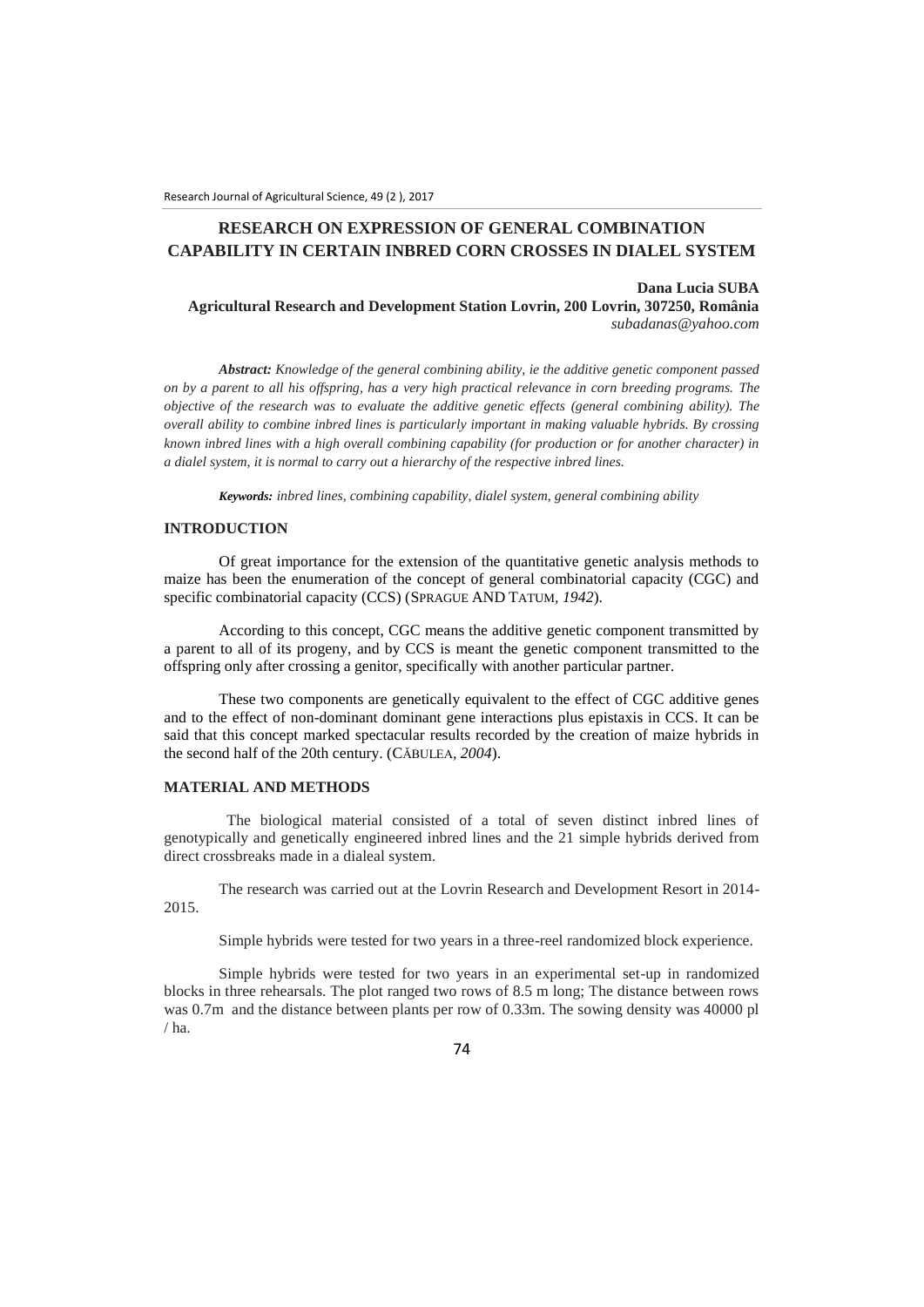The comparative cultures were placed in the experimental soil belonging to the corn amelioration laboratory at the Lovrin Agricultural Research and Development Resort, on a well-prepared field through autumn tree, fertilized with 80 kg / ha of P2O5 and 170 kg / ha of active substance N.

In all cases, the precursor plant was the fall wheat. Maintenance work was carried out at the level required by the requirements of the experimental field.

The study of the effects of the general combining ability in the expression of heterosis in the characters: height of insertion, total height, length of the ear, number of grains per row, number of rows on the ear, grain weight, weight of the ear, erect plants, MMB, Grain production was performed using experimental data from a dialel system of type p (p-1) / 2.

Evidence of the variant for the general ability to combine with the dialeal system, as well as the genetic effects involved, was made after the proposed genetic model IV (fixed) GRIFFING (1956).

The overall ability to combine inbred lines is particularly important in making valuable hybrids. Crossing inbred lines known by general high-capacity combining (for production or for another character) in a dialec system is normal to carry out a hierarchy of the respective inbred lines.

Table 1. shows the additive effects values for lines Lv 1700, Lv 92, C103, TA 409, Lv 86, TA 403, B7

74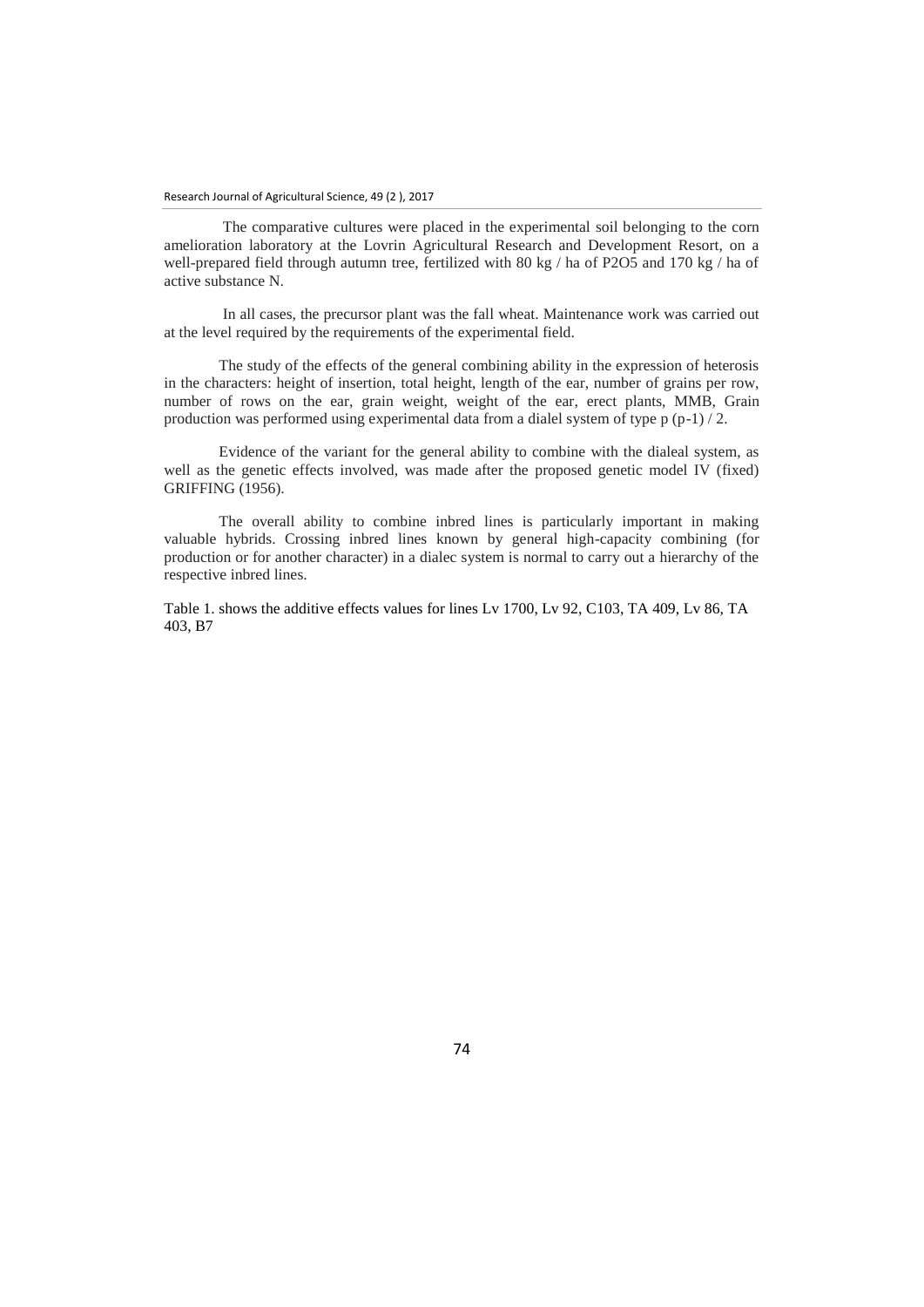# Additive gene effects of crosslinked inbred lines in dialel system

# (average for two years)

|                           | Lv 1700      |       | Lv 92        |       | C <sub>103</sub>       |       | TA 409                    |       | Lv86         |       | TA 403                         |       | <b>B</b> 73                |       |
|---------------------------|--------------|-------|--------------|-------|------------------------|-------|---------------------------|-------|--------------|-------|--------------------------------|-------|----------------------------|-------|
| <b>CHARACTER</b>          | $(\hat{g}m)$ | DL 5% | $(\hat{g}m)$ | DL 5% | $(\hat{\mathrm{g}}$ m) | DL 5% | $(\hat{\mathrm{g}}$ m $)$ | DL 5% | $(\hat{g}m)$ | DL 5% | $(\hat{\mathrm{g}}\mathrm{m})$ | DL 5% | $(\hat{\text{g}}\text{m})$ | DL 5% |
| Height of insertion       | $-3.93$      | 4,43  | $-5,05$      | 4,43  | 12,22                  | 4.43  | 0,97                      | 4,43  | $-8,26$      | 4.43  | $-1,22$                        | 4,43  | 5,27                       | 4,43  |
| Total height              | $-14,26$     | 20.08 | $-15,02$     | 20.08 | 20,26                  | 20.08 | $-5,07$                   | 20,08 | 3.92         | 20,08 | 0.23                           | 20,08 | 17,76                      | 20,08 |
| Length of the ear         | $-1,13$      | 2.25  | $-0.74$      | 2,25  | 2,55                   | 2,25  | $-0,24$                   | 2,25  | $-1.50$      | 2.25  | $-0.13$                        | 2,25  | 1,19                       | 2,25  |
| Number of grains per row  | $-5,12$      | 4,73  | $-0.69$      | 4.73  | 4,23                   | 4,73  | 1.58                      | 4,73  | 0.23         | 4,73  | 0.21                           | 4,73  | $-1,82$                    | 4,73  |
| Number of rows on the ear | $-0.53$      | 1.71  | $-0.78$      | 1.71  | $-1.94$                | 1.71  | 3,25                      | 1.71  | $-0.93$      | 1.71  | 0,77                           | 1.71  | 0,17                       | 1,71  |
| Grain weight              | $-49,27$     | 22,36 | $-33,99$     | 22,36 | 25,40                  | 22,36 | $-10,81$                  | 22,36 | $-0.43$      | 22,36 | $-6,48$                        | 22,36 | 75,57                      | 22,36 |
| Weight of the ear         | $-21,98$     | 26.72 | $-11.45$     | 26.72 | $-3.67$                | 26,72 | 6.91                      | 26,72 | 1.08         | 26.72 | $-9,40$                        | 26,72 | 38,52                      | 26,72 |
| <b>MMB</b>                | $-35,28$     | 37.51 | 4.28         | 37.51 | 22.75                  | 37,51 | 3,01                      | 37,51 | $-11.49$     | 37.51 | 9,22                           | 37,51 | $-6,90$                    | 37,51 |
| Erect plants              | $-1,71$      | 9.85  | 4,08         | 9.85  | $-1,60$                | 9.85  | $-1,75$                   | 9,85  | $-0,50$      | 9.85  | $-1,31$                        | 9,85  | 2,5                        | 9,85  |
| Production                | $-4,44$      | 7.21  | $-7,47$      | 7,21  | 7,67                   | 7.21  | 8.4                       | 7,21  | $-2,26$      | 7,21  | $-3,89$                        | 7.21  | 1,97                       | 7,21  |

### *Table 1***.**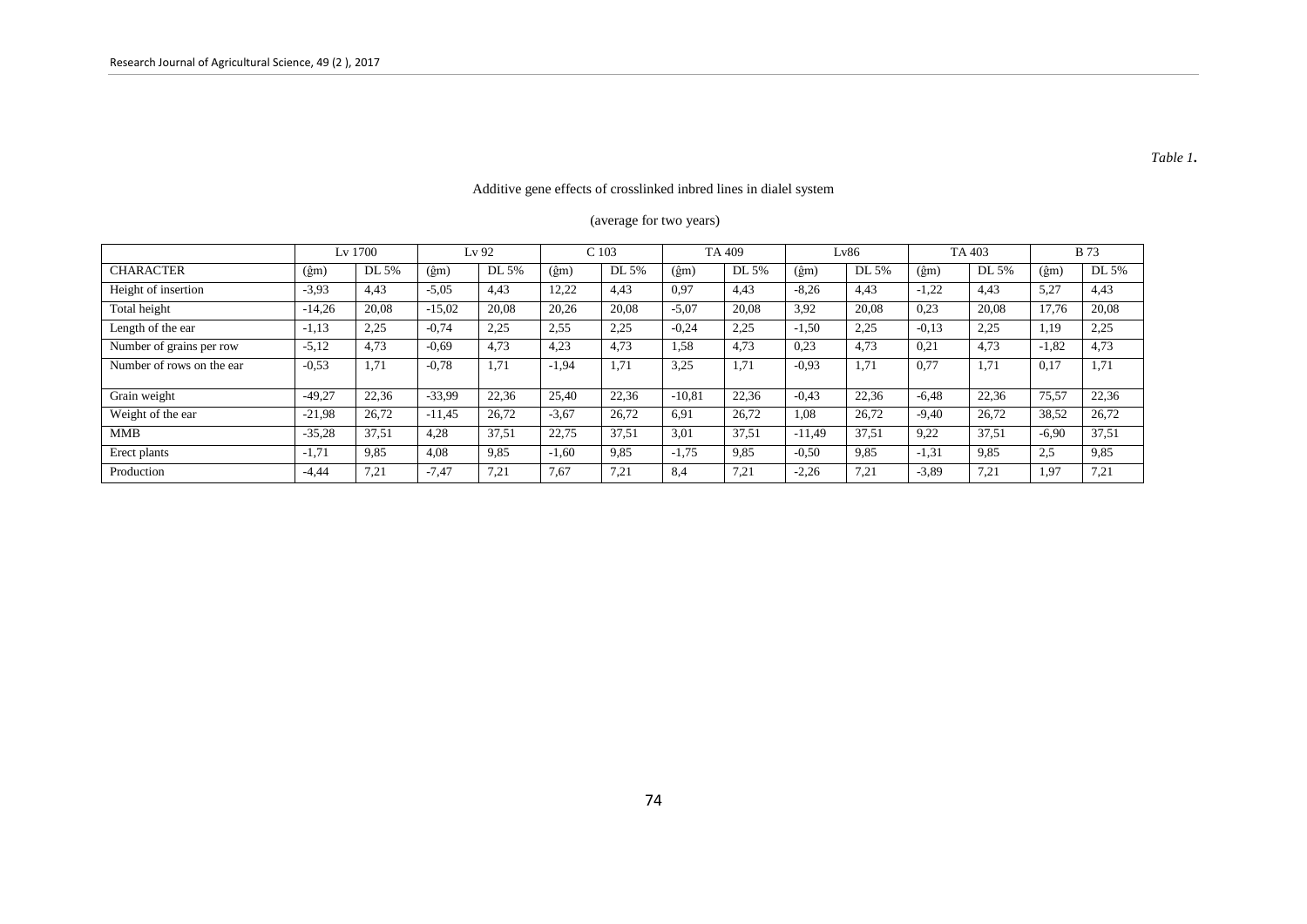#### Research Journal of Agricultural Science, 49 (2 ), 2017

It can be seen that the positive values of additive effects in terms of unit insertion height were noted at the lines: C103 (12,22), B73 (5,72) and Lv86 (0,97); So, the overall best combining ability for this character is C103. The lowest values were found on lines Lv 86 (- 8.26), Lv 92 (-5.05) and TA 403 (- 5.05).

Additive effects of genes with significant plant height values met at C103 (20,26) and B73 (17,76). The inbred lines with the lowest additive effects were  $Lv$  92 (-15.02) and Ly 1700 (-14.26).

All lines C 103 (2.55) and B 73 (1.19) had positive values of additive effects on ear length. The Lv 1700 (- 1.13) and TA 403 (-1.5) lines were recorded with minimum values.

Of all the characters, for the number of grains per row, the most positive effects of the additive gene effects on inbred lines were as follows: C 103 (4.23), TA 409 (1.58), Lv 92 ( 0.69), Lv 86 (0.23), TA 403 (0.21). The lowest value was encountered on line Lv 1700 (- 5.12).

The maximum limit of additive effects for the number of rows per ear was calculated for the TA 409 line (3.25) and the lower limit for line C 103 (-1.94).

High additive gene effects for grain weight showed line B 73 (75,75), followed by line C 103 (25,4).

The minimum value for this character was recorded for line Lv 1700 (-49.27), followed by line Lv 92 (- 33.99) and TA 409 (-10.81). The highest value for the effects of the general combining ability in the case of the weight of the ear was recorded on lines B73 (38,52), followed by the value found at line Lv 86 (6,91) and the lowest value was recorded at line Lv 1700 (-21.98).

Regarding the MMB, it can be seen that the upper limit of additive effects values is line C 103 (22,75), followed by TA 403 (9,22) and Lv 92 (4,98), and at the lower limit is Lv 1700 (35.28) and Lv 86 (3.01).

For the percentage of erect plants, the maximum additive effect was found at line Lv 92 (4.08) and the minimum value at line TA 409 (- 1.75). Additive gene effects for grain production - the most sought after breeder - were maximum at TA 409 (8.4) and line C103 (7.67) and minimum at line Lv 92 (-7.47) and at Line Lv 1700 (4.44).

In Figure 1., additive genetic effects for each inbred line are shown.

74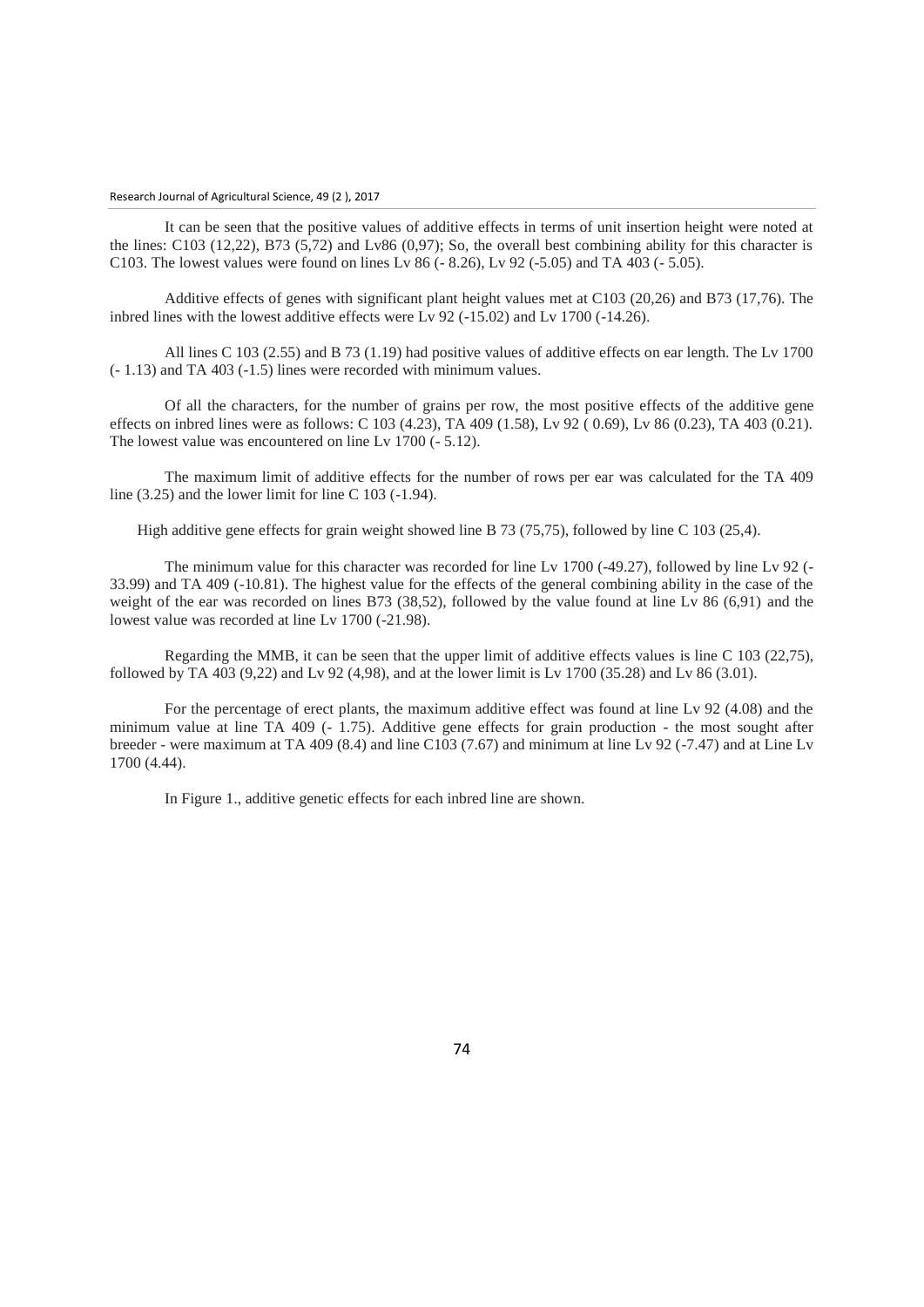Research Journal of Agricultural Science, 49 (2 ), 2017



From the graphical representation analysis we can see that the lines where the additive genetic effects were most pronounced and for most characters were: C 103 at the characters - height of insertion, total plant height, length of the ear, number of rows of grain, grain weight, ear weight, percentage of erect plants and grain production, and TA 409 for: number of grains in a row, number of berries, MMB and grain production. The opposite is the Lv 1700 line with a manifestation minimal additive genetic effects.

Lines C103, B73 and TA 409 have been noted as having a good overall combining ability, and can be used as parenting or improvement programs to improve the character of other inbred lines.

We appreciate that these results have a low degree of generalization because they come from the analysis of a "fixed" dialectical system, although the inbred lines chosen for this study have been attempted to represent germplasm sources as diverse as possible.

#### **CONCLUSIONS**

Based on the study, it was found that the highest overall combining capacity for the characters: the height of the ear, the height of the plants, the length of the ear, the number of grains per row, the number of rows on the ear and MMB was C103.